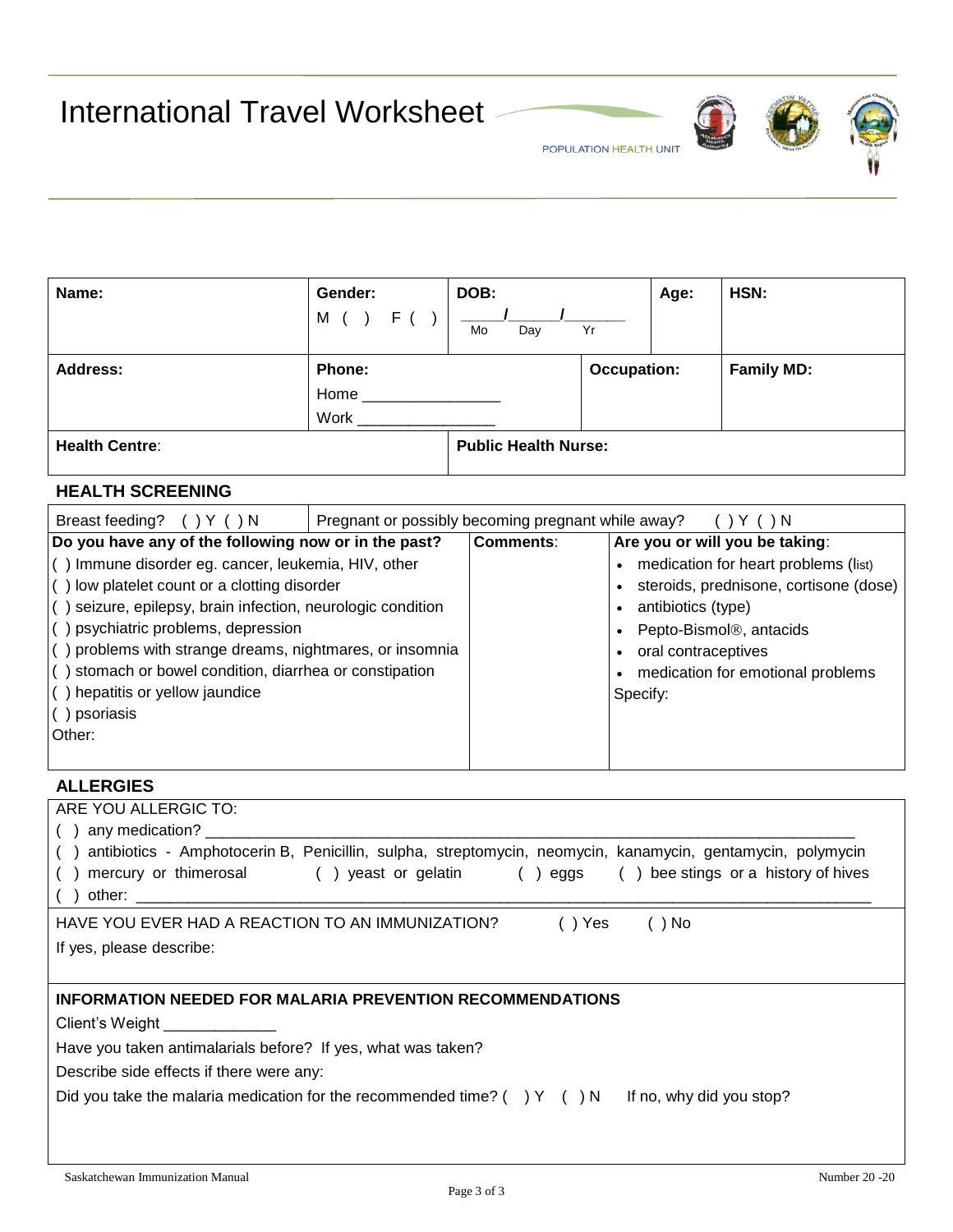| <b>ITINERARY</b>                                                                                                     | Name of client:                                                                                                                                                                  |                                                                                |                                                                                                |  |  |  |  |
|----------------------------------------------------------------------------------------------------------------------|----------------------------------------------------------------------------------------------------------------------------------------------------------------------------------|--------------------------------------------------------------------------------|------------------------------------------------------------------------------------------------|--|--|--|--|
| Departure date:                                                                                                      | <b>Return date:</b>                                                                                                                                                              | <b>Duration:</b>                                                               |                                                                                                |  |  |  |  |
| <b>Purpose of travel</b>                                                                                             | <b>Type of travel</b>                                                                                                                                                            | <b>Meals</b>                                                                   | <b>Activities</b>                                                                              |  |  |  |  |
| Vacation<br>( )<br><b>Visit Family</b><br>( )<br>School<br>$($ )<br>Volunteer work<br>( )<br>() Work<br>Description: | ()rural<br>$( )$ urban<br>$( )$ resort<br>() guided tour<br>() independent travel fixed itinerary<br>() independent travel, flexible<br>itinerary<br><b>Additional Comments:</b> | resort / hotel<br>eating with family<br>adventurous<br>preparing own<br>Other: | b climbing<br>)diving<br>) trekking<br>) camping<br>) sight-seeing<br>() health care<br>Other: |  |  |  |  |
|                                                                                                                      |                                                                                                                                                                                  |                                                                                |                                                                                                |  |  |  |  |

# **DESTINATIONS( Attach copy of itinerary if possible )**

|              | <b>Accommodation Codes:</b>       | A - Hotel<br>F - Hostel | B - Cruise ship<br>G - Safari | C - Work compound<br>H - Camp | D - Private home<br>I - Rented foreign home | E - Campus            |
|--------------|-----------------------------------|-------------------------|-------------------------------|-------------------------------|---------------------------------------------|-----------------------|
|              | <b>Country and State/Province</b> |                         | <b>City and resort</b>        | Date of Entry                 | <b>Duration</b>                             | Accommodation<br>Code |
|              |                                   |                         |                               |                               |                                             |                       |
| $\mathbf{2}$ |                                   |                         |                               |                               |                                             |                       |
| 3            |                                   |                         |                               |                               |                                             |                       |
| 4            |                                   |                         |                               |                               |                                             |                       |